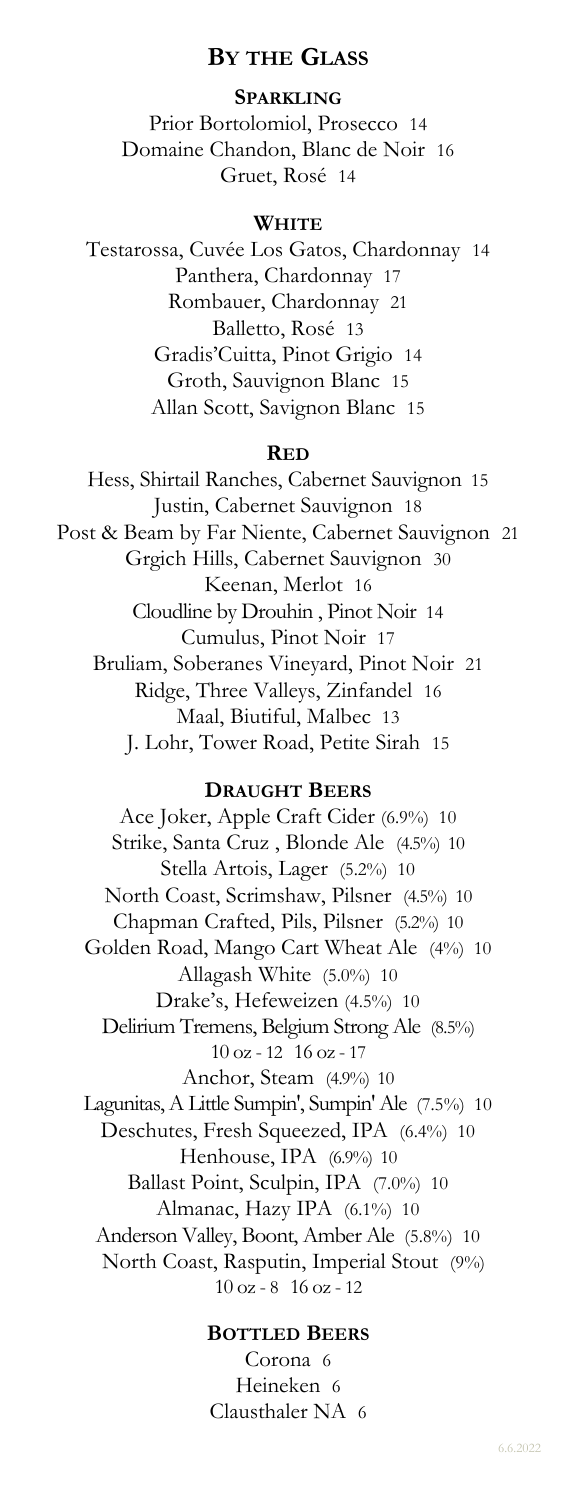# **LIGHTER FARE**

# **\*SLIDER**

Beef patty, chimichurri aïoli 4 Add Cheese 1

### **\*MOROCCAN STEAK BITS**

Smoked garlic herb oil, goat cheese-mint yogurt 19

## **\*BEEF MEATBALLS**

Pomodoro, burrata cheese, parmesan, herb crostini 15

### **GARLIC FRIES**

Cajun spices, Parmesan 11

### **HAPPY HOUR**

THE SELECTIONS ABOVE MAY BE ENJOYED AT HALF PRICE IN THE BAR

MONDAY—FRIDAY 3:30PM TO 6PM SATURDAY 5PM TO 7PM

**\$2 RAW OYSTERS ON FRIDAYS 3:30 TO 6PM**

# **HAPPY HOUR DRINKS**

**ROSÉ** 8 Inquire for selection.

**WHITE WINE** 8 Inquire for selection.

**RED WINE** 8 Inquire for selection.

# **DRAFT BEER** 6

Inquire for selection.

**FEATURED COCKTAIL** 8 Inquire for selection

*\* Consuming raw or undercooked meats, poultry, seafood, shellfish, eggs or unpasteurized milk may increase your risk of foodborne illness.*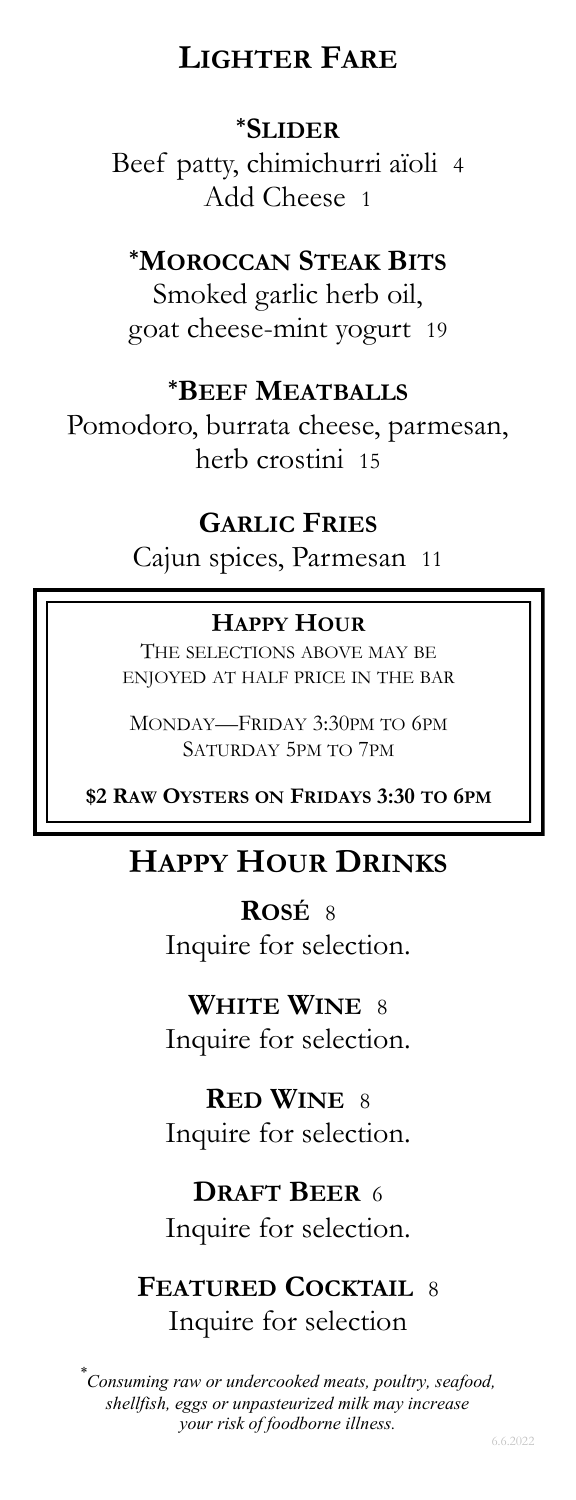# **LIGHTER FARE**

## **STEAMED**

## **MEDITERRANEAN MUSSELS**

Beef chorizo, jalapeño, scallions, tomatoes, cilantro, white wine, butter, garlic toast 13

# **WILD MUSHROOM FLATBREAD**

Sun-dried tomatoes, chicken velouté, parmesan cheese, basil 16

# **FRIED CALAMARI**

Romano, Parmesan, garlic, herbs 18

# **HAPPY HOUR**

THE SELECTIONS ABOVE MAY BE ENJOYED AT HALF PRICE IN THE BAR

MONDAY—FRIDAY 3:30PM TO 6PM SATURDAY 5PM TO 7PM

**\$2 RAW OYSTERS ON FRIDAYS 3:30PM TO 6PM**

# **\*OYSTERS ON THE HALF SHELL**

Inquire for today's selection 3.50

# **\*CARPACCIO**

Peppered filet, watercress, fried capers, honey Dijon, crostini 18

## **\*APPETIZER SAMPLER**

Fried calamari, Moroccan steak bits, garlic fries 38

# **ARTISAN CHEESE BOARD**

Spiced nuts, dried fruit, apricot jam 24

*Parties of 8 or more will incur an 18% service charge.*